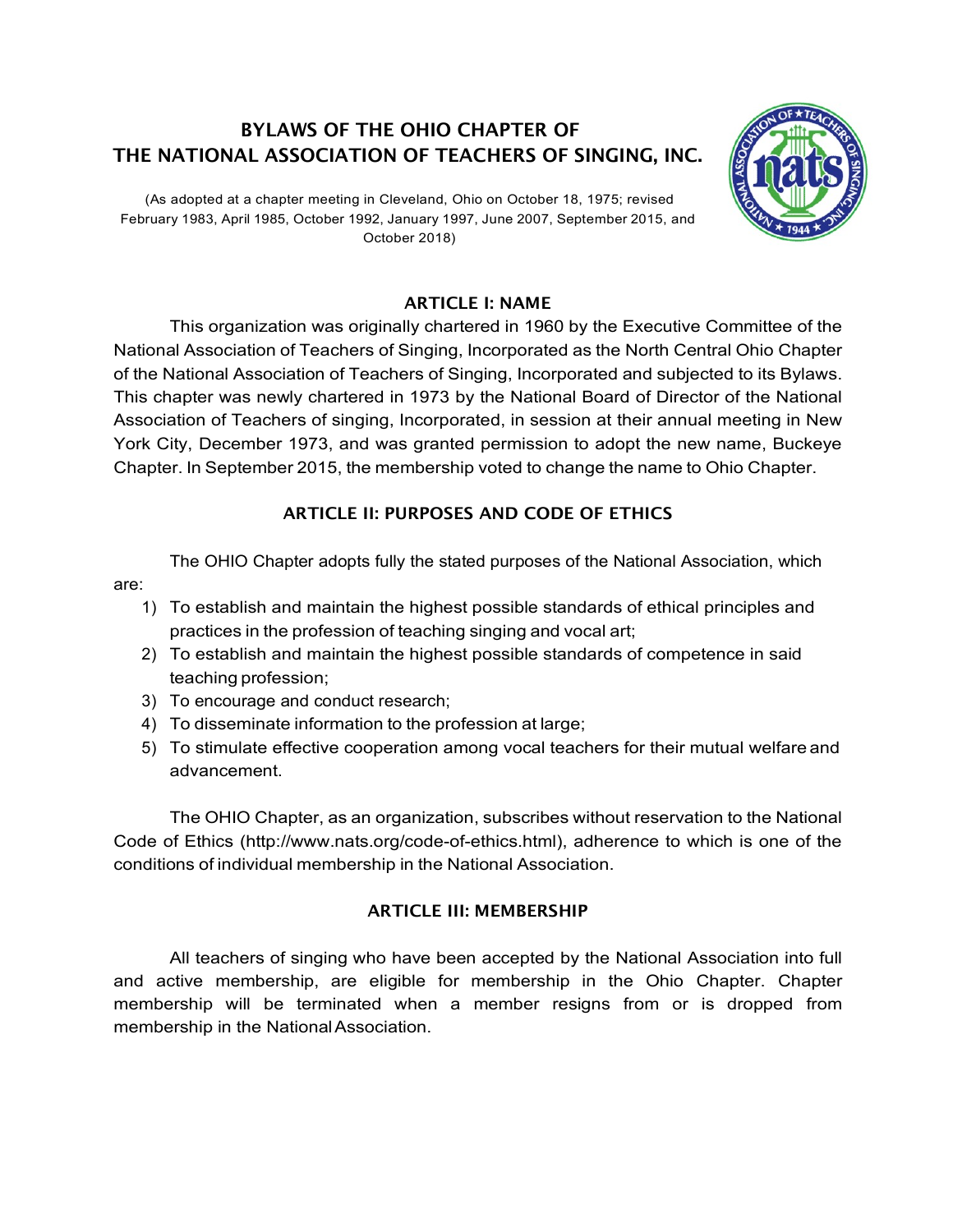#### ARTICLE IV: OFFICERS

Chapter officers consist of President, Vice-President, and Secretary-Treasurer. The Board assists the President to help execute the duties of that office. Board members may be called upon to participate in special projects, such as programs, publicity, meetings, etc. Special officers, committees, or chairmen may be appointed by the President to serve as needed. Any administrative officer, whether elected or appointed, will cease to hold office upon termination of membership in the National Association. Any elected officer may be removed from office, upon due cause, by two-thirds vote of the Chapter membership.

#### ARTICLE V: MEETINGS

The Chapter President calls at least two meetings of the Chapter each year. Announcements of meetings and program are emailed to chapter members at least twentyone days prior to the date of each meeting. Chapter meetings are held at times and places most convenient to the largest number of members. Additional Chapter meetings may be called by the president or by any responsible segment of the membership provided in the latter instance that Chapter officers and the remainder of the Chapter membership are notified at least twenty-one days in advance of the meeting date.

#### ARTICLE VI: ELECTIONS AND QUORUM

Elections are held at the spring meeting. A nominating committee appointed by the President provides a slate of nominees for the officers and board members requiring replacement. An election is specified in the meeting announcement. Elected officers take office on June 1 following election, serving until May 31 two or three years later, depending on their term.

A quorum consists of 15% of the active membership. At any regular meeting each member in good standing is entitled to vote in person or by written proxy upon any motion or question properly brought before the Chapter.

#### ARTICLE VII: DUES AND ASSESSMENTS

The annual Chapter dues for active membership are \$30.00, which is paid to the National office in addition to yearly national dues. The Secretary-Treasurer cannot and will not accept Chapter dues. If any dues subsequently remain unpaid by March 1, membership ceases. Members may re-activate their memberships by submitting payment of current dues. Only members who have paid dues at the active membership level are eligible to submit students to Chapter auditions. Once dues are unpaid and membership lapses, such members will not be eligible to submit students to Chapter auditions until all yearly State and National dues are paid in full. This must be completed at least one month prior to the Auditions.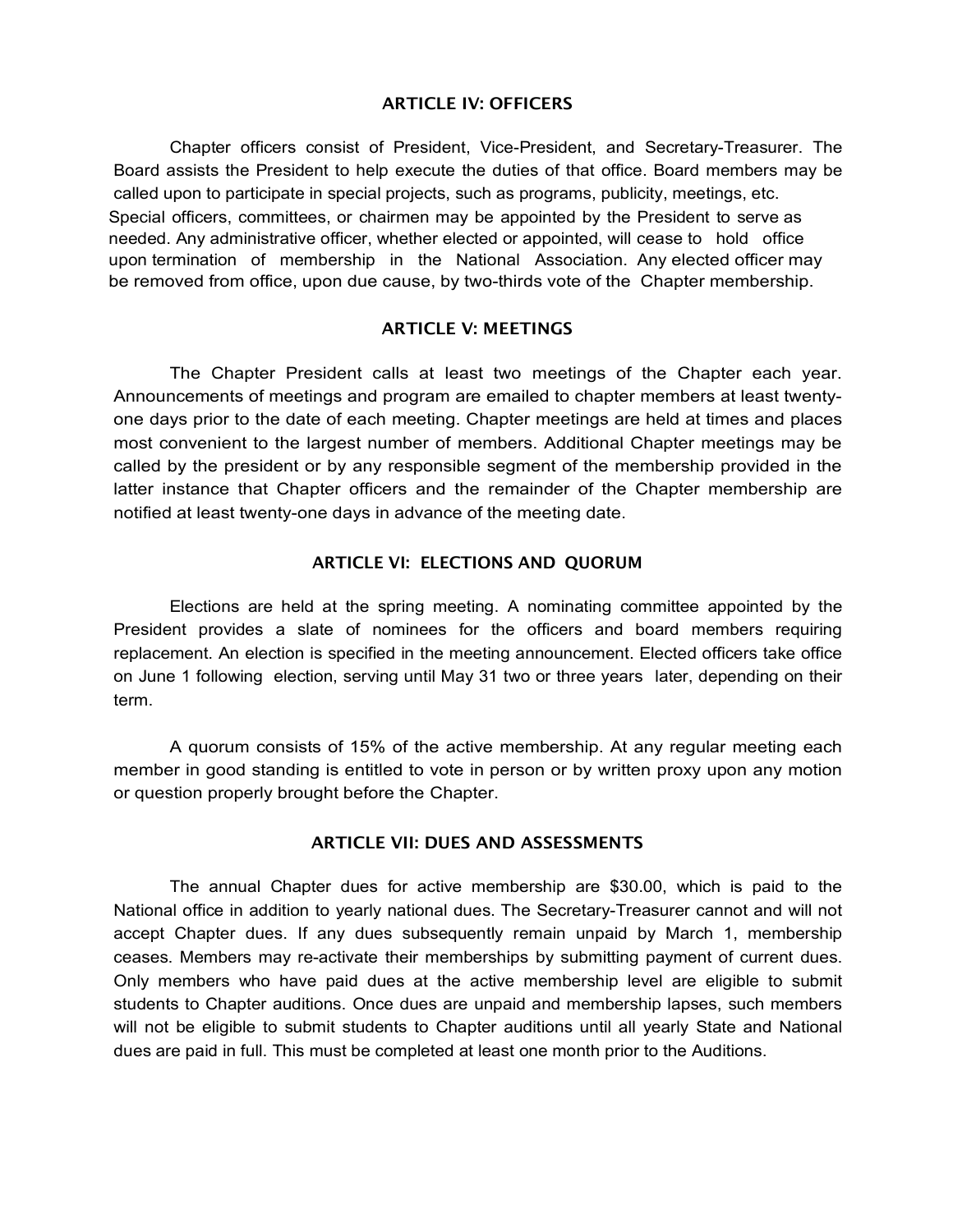The annual report of the treasurer covers all financial transactions of the fiscal year, June 1 to May 31.

#### ARTICLE VIII: PROGRAM AND PROCEDURES

The program of this Chapter properly may include social, professional, and educational activities at the discretion of the officers and members, so long as such activities are consistent with the purposes and code of ethics stated in Article II above. Business meetings are conducted in accordance with *Robert's Rules of Order*.

### ARTICLE IX: AMENDMENTS

The Bylaws of this Chapter may be repealed or amended, or new Bylaws adopted, by a majority of the Chapter membership voting in person, by written proxy, or by mail, provided that such amendments have been announced to the membership at least twentyone days in advance of the voting date.

### OHIO CHAPTER of NATS JOB DESCRIPTIONS OF CHAPTER OFFICERS

#### PRESIDENT

- 1. The term for the President is two years.
- 2. Arrange for schools to host Fall Meetings/Student Auditions and Spring Meetings and appoint an On-Site Coordinator as host for each meeting.
- 3. Arrange programs for the Fall Meeting/Student Auditions to be held in the second half of October with a program on Friday and Student Auditions on Saturday and the Spring Meeting to be held in early April. Arrange for funds to finance such events. Additional funds can be allocated through the National Vice President of NATS, Discretionary Funds and Field Activities.
- 4. Convene Board meetings whenever necessary.
- 5. Prepare fall email for distribution to members containing information regarding the Fall Meeting/Student Auditions, including place, breakfast/lunch, agenda, program, and fees. Email letter to members by September 1.
- 6. Prepare email announcing the Spring Meeting, which is to be sent to the membership byFebruary 18.
- 7. Work with Vice President/Auditions Chair in arranging the Student Auditions for October. After March 1, instruct the Secretary-Treasurer to compile and send the Auditions Chair a list of currently paid members, which indicates the members' eligibility to enter students in the Ohio Chapter Student Auditions.
- 8. Instruct Auditions Chair and/or Secretary-Treasurer to compile a list of winners from the Student Auditions. This list will be posted on the Ohio NATS website.
- 9. Appoint a nominating committee, consisting of a chairperson and two additional members to nominate new Officers and Board members. These names will be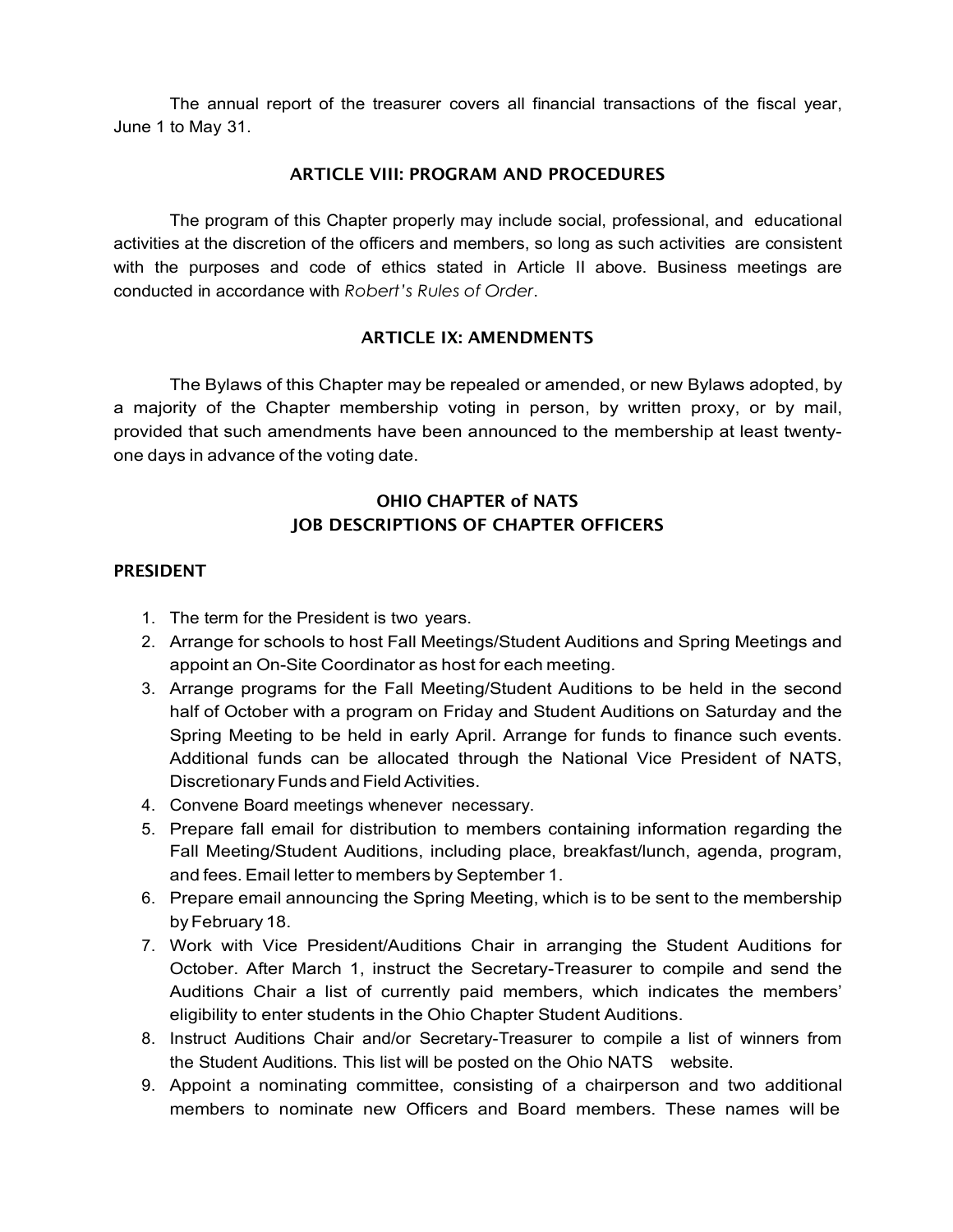announced in the February email to the membership and the election will take place at the April meeting (see Article VI of the Chapter Bylaws). The Nominating committee will accept nominations for the following positions:

- A. President, Vice-President, Secretary-Treasurer: elected for one two-year term beginning June 1
- B. Board Members: five members
	- i. Three members elected for one two-year term each
	- ii. Two members elected for one three-year term each in alternate years
- 10. Work with committees appointed for special projects.
- 11. Chapter President is a member of the Regional Governor's cabinet and will be available for all meetings announced.
- 12. Chapter President keeps Chapter business running smoothly, consulting with other Officers and Board members as necessary
- 13. The President is an authorized signer on the Chapter checking account.

## VICE PRESIDENT/ AUDITIONS CHAIR:

- 1. The term for the Vice President is two years.
- 2. The Vice President works closely with the President in conducting the business of the chapter. New responsibilities may be given to the Vice President by the incoming President with boardapproval.
- 3. In the event that the President is unable to complete the term of office, the Vice President will assume the duties of the office on the Chapter President with Board approval.
- 4. The Vice President will act as Auditions Chair and work closely with the On-Site Coordinator/Auditions Host to organize the Student Auditions. Specific duties are outlined in the NATS Auditions Guidelines (http://www.nats.org/nsaresources.html).

### SECRETARY-TREASURER

- 1. The term for the Secretary-Treasurer is two years, and is renewable by vote of Membership.
- 2. The Secretary-Treasurer takes minutes at the Fall Meeting, Spring Meeting, and at Board meetings held during the year. Shortly after the meetings a copy of the minutes is sent to the President of the Chapter for Chapter records.
- 3. The Secretary-Treasurer is responsible for communicating with the national office regarding the status of members' dues.
- 4. The Secretary-Treasurer keeps the financial records of the Chapter and handles the funds for the Chapter, including the receiving and disbursing of all Chapter funds.
- 5. The Secretary-Treasurer maintains a checking account and signs all checks being disbursed. The President also is an authorized signer on the account.
- 6. The Secretary-Treasurer keeps a record of all dues received and names and addresses of members for a directory list.